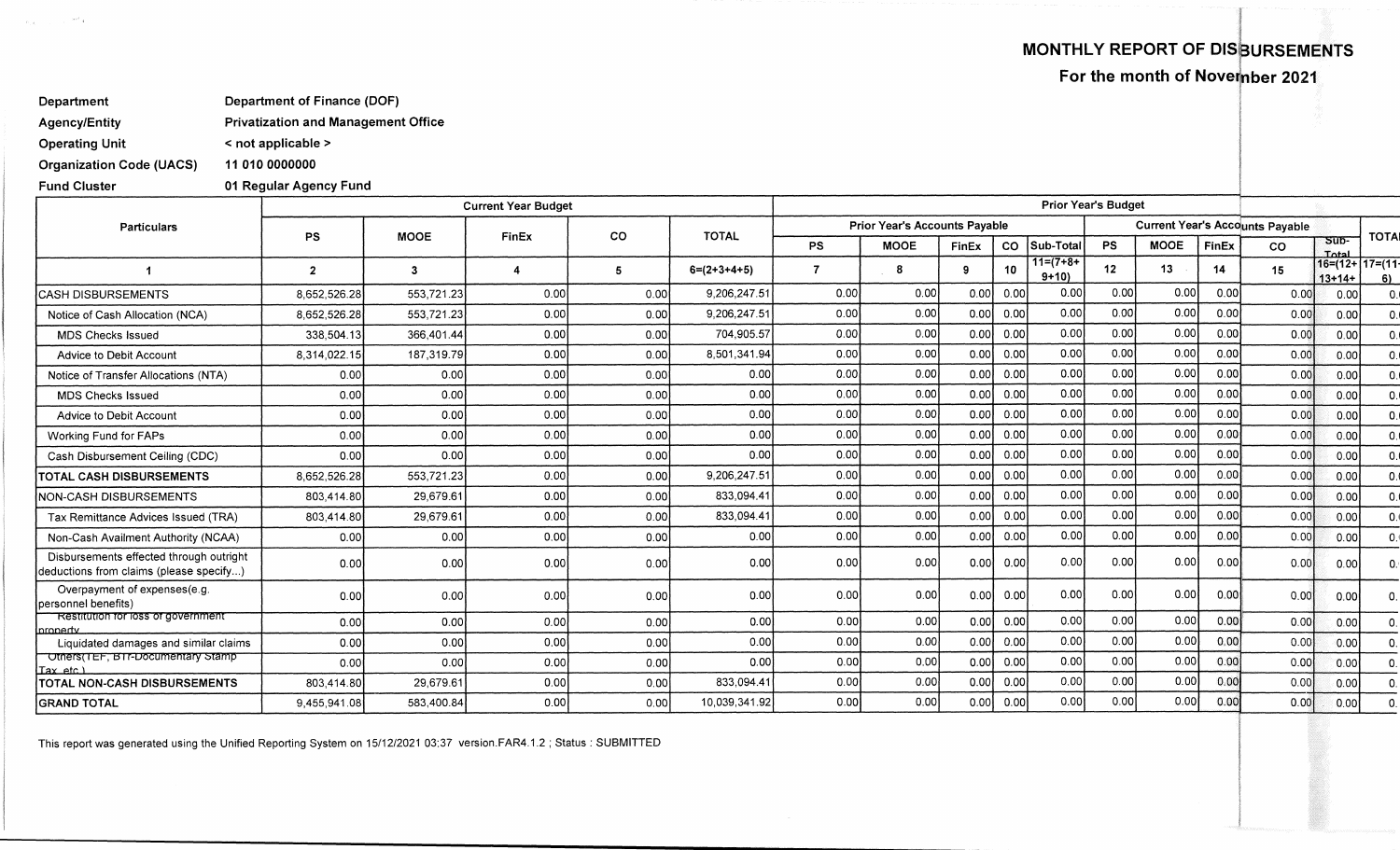## **REPORT OF DISBURSEMENTS e month of November 2021**

**FAR No. 4** 

| <b>Budget</b>                          |             |       |              |                  | <b>Trust Liabilities</b>   |                 |      |             | <b>Grand Total</b> |                       |              |             |       |         |                            |    |  |
|----------------------------------------|-------------|-------|--------------|------------------|----------------------------|-----------------|------|-------------|--------------------|-----------------------|--------------|-------------|-------|---------|----------------------------|----|--|
| <b>Current Year's Accounts Payable</b> |             |       | <b>TOTAL</b> | <b>SUB-TOTAL</b> |                            |                 |      |             |                    |                       |              |             |       | Remarks |                            |    |  |
| PS                                     | <b>MOOE</b> | FinEx | co           | Sub-<br>Total    |                            |                 | PS   | <b>MOOE</b> | <b>CO</b>          | <b>TOTAL</b>          | <b>PS</b>    | <b>MOOE</b> | FinEx | co      | <b>TOTAL</b>               |    |  |
| $\mathbf{2}$                           | 13          | 14    | 15           | $13+14+$         | $16=(12+17=(11+17))$<br>6) | $18 = (6 + 17)$ | 19   | 20          | 21                 | $22=(19+20)$<br>$+21$ | 23           | 24          | 25    | 26      | $27 = (23 + 24 + 25 + 26)$ | 28 |  |
| 0.00                                   | 0.00        | 0.00  | 0.00         | 0.00             | 0.00                       | 9,206,247.51    | 0.00 | 0.00        | 0.00               | 0.00                  | 8,652,526.28 | 553,721.23  | 0.00  | 0.00    | 9,206,247.51               |    |  |
| 0.00                                   | 0.00        | 0.00  | 0.00         | 0.00             | 0.00                       | 9,206,247.51    | 0.00 | 0.00        | 0.00               | 0.00                  | 8,652,526.28 | 553,721.23  | 0.00  | 0.00    | 9,206,247.51               |    |  |
| 0.00                                   | 0.00        | 0.00  | 0.00         | 0.00             | 0.00                       | 704,905.57      | 0.00 | 0.00        | 0.00               | 0.00l                 | 338,504.13   | 366,401.44  | 0.00  | 0.00    | 704,905.57                 |    |  |
| 0.00                                   | 0.00        | 0.00  | 0.00         | 0.00             | 0.00                       | 8,501,341.94    | 0.00 | 0.00        | 0.00               | 0.00                  | 8,314,022.15 | 187,319.79  | 0.00  | 0.00    | 8,501,341.94               |    |  |
| 0.00                                   | 0.00        | 0.00  | 0.00         | 0.00             | 0.00                       | 0.001           | 0.00 | 0.00        | 0.00               | 0.00                  | 0.00         | 0.00        | 0.00  | 0.00    | 0.00                       |    |  |
| 0.00                                   | 0.00        | 0.00  | 0.00         | 0.00             | 0.00                       | 0.00            | 0.00 | 0.00        | 0.00               | 0.00                  | 0.00         | 0.00        | 0.00  | 0.00    | 0.00                       |    |  |
| 0.00                                   | 0.00        | 0.00  | 0.00         | 0.00             | 0.00                       | 0.00            | 0.00 | 0.00        | 0.00               | 0.001                 | 0.00         | 0.00        | 0.00  | 0.00    | 0.00                       |    |  |
| 0.00                                   | 0.00        | 0.00  | 0.00         | 0.00             | 0.00                       | 0.00            | 0.00 | 0.00        | 0.00               | 0.00                  | 0.00         | 0.00        | 0.00  | 0.00    | 0.00                       |    |  |
| 0.00                                   | 0.00        | 0.00  | 0.00         | 0.00             | 0.00                       | 0.00            | 0.00 | 0.00        | 0.00               | 0.00                  | 0.00         | 0.00        | 0.00  | 0.00    | 0.00                       |    |  |
| 0.00                                   | 0.00        | 0.00  | 0.00         | 0.00             | 0.00                       | 9,206,247.51    | 0.00 | 0.00        | 0.00               | 0.00                  | 8,652,526.28 | 553,721.23  | 0.00  | 0.00    | 9,206,247.51               |    |  |
| 0,00                                   | 0.00        | 0.00  | 0.00         | 0.00             | 0.00                       | 833,094.41      | 0.00 | 0.00        | 0.00               | 0.00                  | 803.414.80   | 29,679.61   | 0.00  | 0.00    | 833,094.41                 |    |  |
| 0.00                                   | 0.00        | 0.00  | 0.00         | 0.00             | 0.00                       | 833,094.41      | 0.00 | 0.00        | 0.00               | 0.00                  | 803,414.80   | 29,679.61   | 0.00  | 0.00    | 833,094.41                 |    |  |
| 0.00                                   | 0.00        | 0.00  | 0.00         | 0.00             | 0.00                       | 0.00            | 0.00 | 0.00        | 0.00               | 0.00                  | 0.00         | 0.00        | 0.00  | 0.00    | 0.00                       |    |  |
| 0.00                                   | 0.00        | 0.00  | 0.00         | 0.00             | 0.00                       | 0.00            | 0.00 | 0.00        | 0.00               | 0.00                  | 0.00         | 0.00        | 0.00  | 0.00    | 0.00                       |    |  |
| 0.00                                   | 0.00        | 0.00  | 0.00         | 0.00             | 0.00                       | 0.00            | 0.00 | [0.00]      | 0.00               | 0.00                  | 0.00         | 0.00        | 0.00  | 0.00    | 0.00                       |    |  |
| 0.00                                   | 0.00        | 0.00  | 0.00         | 0.00             | 0.00                       | 0.00            | 0.00 | 0.00        | 0.00               | 0.00                  | 0.00         | 0.00        | 0.00  | 0.00    | 0.00                       |    |  |
| 0.00                                   | 0.00        | 0.00  | 0.00         | 0.00             | 0.00                       | 0.00            | 0.00 | 0.00        | 0.00               | 0.00                  | 0.00         | 0.00        | 0.00  | 0.00    | 0.00                       |    |  |
| 0.00                                   | 0.00        | 0.00  | 0.00         | 0.00             | 0.00                       | 0.00            | 0.00 | 0.00        | 0.00               | 0.00                  | 0.00         | 0.00        | 0.00  | 0.00    | 0.00                       |    |  |
| 0.00                                   | 0.00        | 0.00  | 0.00         | 0.00             | 0.00                       | 833,094.41      | 0.00 | 0.00        | 0.00               | 0.00                  | 803,414.80   | 29,679.61   | 0.00  | 0.00    | 833.094.41                 |    |  |
| 0.00                                   | 0.00        | 0.00  | 0.00         | 0.00             | 0.00                       | 10,039,341.92   | 0.00 | 0.00        | 0.001              | 0.00                  | 9,455,941.08 | 583,400.84  | 0.00  | 0.00    | 10,039,341.92              |    |  |
|                                        |             |       |              |                  |                            |                 |      |             |                    |                       |              |             |       |         |                            |    |  |